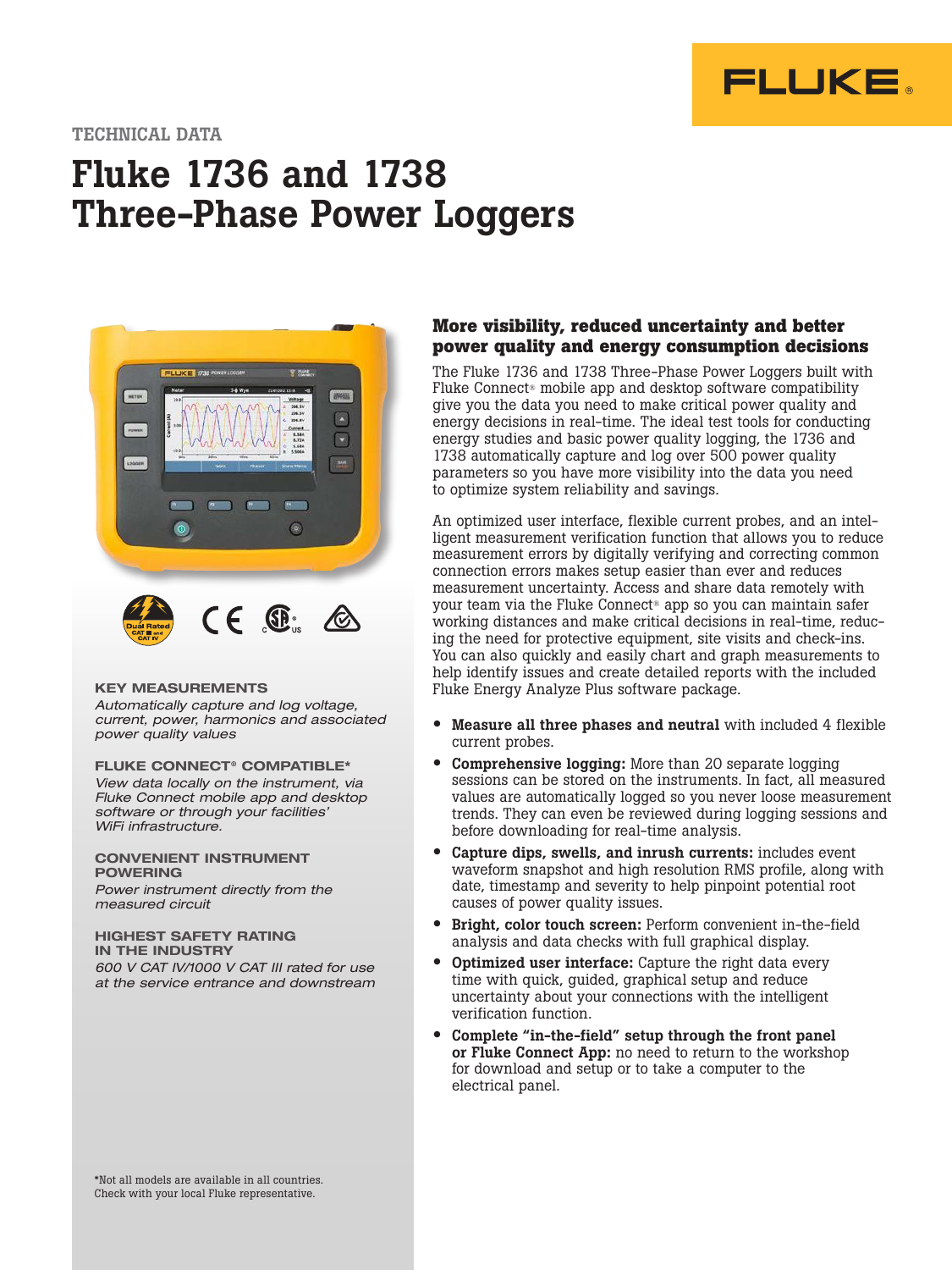

- Fully integrated logging: Connect other Fluke Connect devices to the Fluke 1738 to simultaneously log up to two other measurement parameters, virtually any parameter available on a Fluke Connect wireless digital multimeter or module.\*
- Energy Analyze Plus application software: Download and analyze every detail of energy consumption and power quality state of health with our automated reporting.

\*Not all models are available in all countries. Check with your local Fluke representative.

# **Applications**

Load studies: verify electrical system capacity before adding loads

Energy assessments: quantify energy consumption before, and after improvements, to justify energy saving devices





Conduct multiple studies with one instrument; download while studies are in progress via USB stick or Fluke Connect mobile app.

Suitable for NEC 220 load studies

3ф Wye 06/18/2014 12: ent #123 (9/14/2014 12:23:13 - 13:50:51)

Discover the source of voltage and current distortion that may be affecting your equipment

Capture voltage events and inrush currents with pre-defined thresholds

#### Log the most common parameters

Voltage and current event capture: monitor for dips, swells and inrush currents that cause false resets or nuisance circuit breaker tripping

Designed to measure the most critical threephase power parameters, the 1736 and 1738 can simultaneously log rms voltage, rms current, voltage and current events, voltage and current THD, voltage and current harmonics up to the 50th harmonic, active power, reactive power, power factor, active energy, reactive energy, and more. With enough memory for more than a year of data logging, the 1736 and 1738 can uncover intermittent or hard-to-find issues that might otherwise have been missed.



Simple setup means all available measured parameters are automatically selected during logging so you can be sure you have the data you need, even before you know you need it

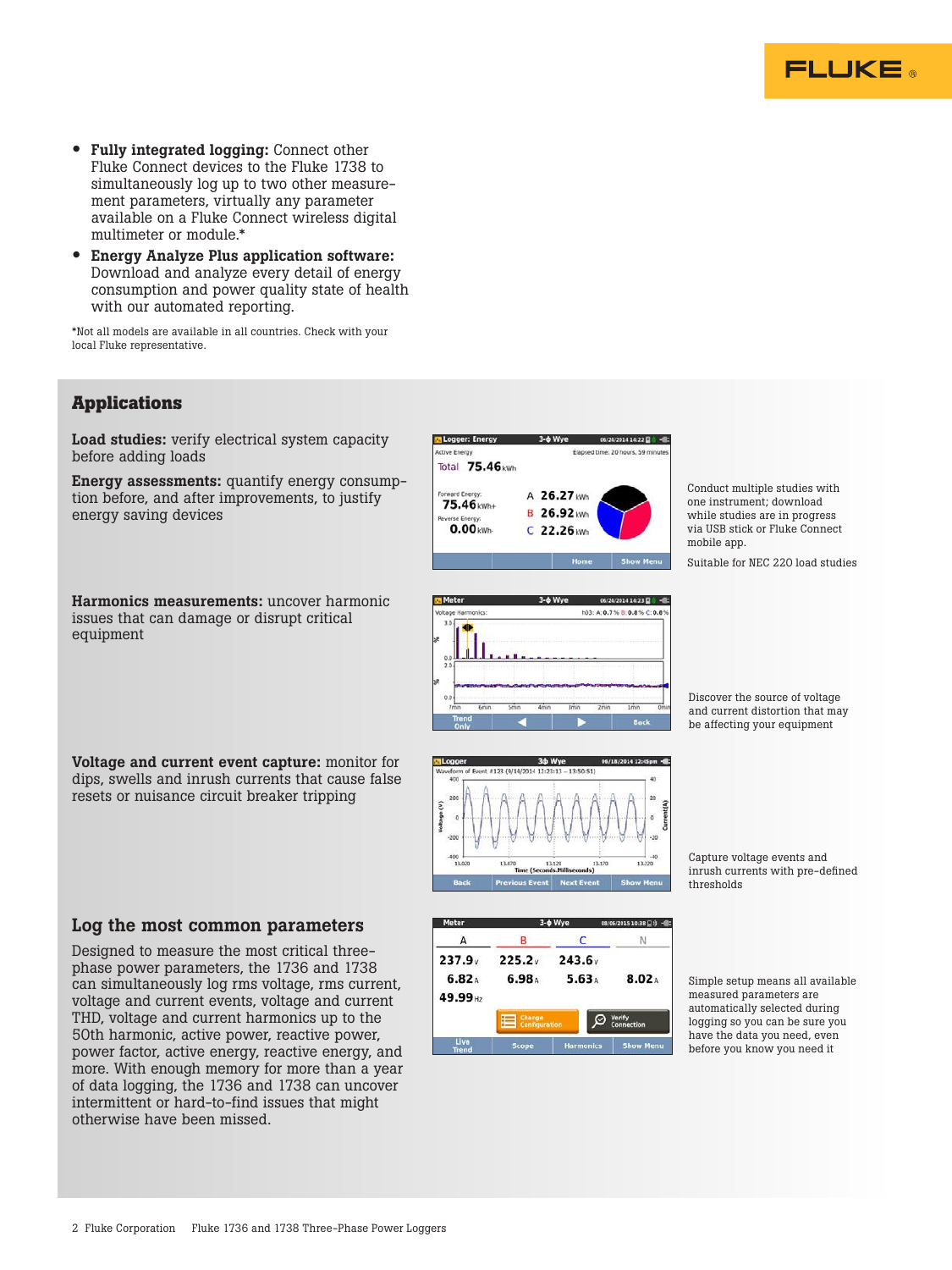

### **Easy to use**

The four current probes are connected separately; the instrument automatically detects and scales the probes. The thin current probes are designed to easily get through tight conductor spacing and are easily set to 150 or 1500 A for high accuracy in nearly any application. An innovative tangle-free flat voltage lead makes connection simple and reliable and the instrument's intelligent 'Verify Connection' feature automatically checks to make sure the instrument is connected correctly and can digitally correct common connection issues without having to disconnect measurement leads.

The detachable power supply can be conveniently and safely powered directly from the measured circuit—no more searching for power outlets or having to run multiple extension cords to the logging location.

| Meter                                                                                                                                                                   |                              | 3-ф Wye                                | $06/24/2014$ 14:25 $\Box$ ) $\Box$ |  |  |
|-------------------------------------------------------------------------------------------------------------------------------------------------------------------------|------------------------------|----------------------------------------|------------------------------------|--|--|
| А                                                                                                                                                                       | в                            | C                                      | Result                             |  |  |
| 237.9 <sub>v</sub>                                                                                                                                                      | 237.1 <sub>v</sub>           | 237.5v                                 | G.                                 |  |  |
| $\clubsuit$ 6.60 $\triangle$                                                                                                                                            | $\triangle$ 6.73 $\triangle$ | $\blacktriangledown$ 5.61 <sub>A</sub> | x                                  |  |  |
| $1.51$ <sub>kW</sub>                                                                                                                                                    | $1.55$ <sub>kW</sub>         | $-1.26$ <sub>kW</sub>                  |                                    |  |  |
| Detected phase mapping:<br><b>Current flow</b><br>Voltage: $1 - A$ $2 - B$<br>$3 - C$<br>A load<br>Current: $1 - A$ $2 - B$ $3 - C^*$<br>$\blacktriangledown$ generator |                              |                                        |                                    |  |  |
| <b>Correct</b><br><b>Digitally</b>                                                                                                                                      | Auto<br>Correct              | <b>Generator</b><br>Mode               | <b>Back</b>                        |  |  |

Intelligent verification function that digitally corrects most common measurement connections

#### Data downloading couldn't be easier or more flexible:

- Download directly to a USB flash drive that plugs directly into the USB port of the instrument
- View measurements remotely via the Fluke Connect mobile app and desktop software, helping you maintain safer working distances and reducing the need for personal protective equipment and unnecessary site visits and check-ins\*

\*Not all models are available in all countries. Check with your local Fluke representative.

## **Analysis and Reporting**

Capturing logged data is just one part of the task. Once you have the data, you need to create useful information and reports that can be easily shared and understood by your organization or customers. Fluke Energy Analyze Plus software makes that task as simple as possible. With powerful analysis tools and the ability to create customized reports in minutes you'll be able to communicate your findings and quickly solve problems so you can optimize system reliability and savings.



Quickly and easily compare any measured parameter

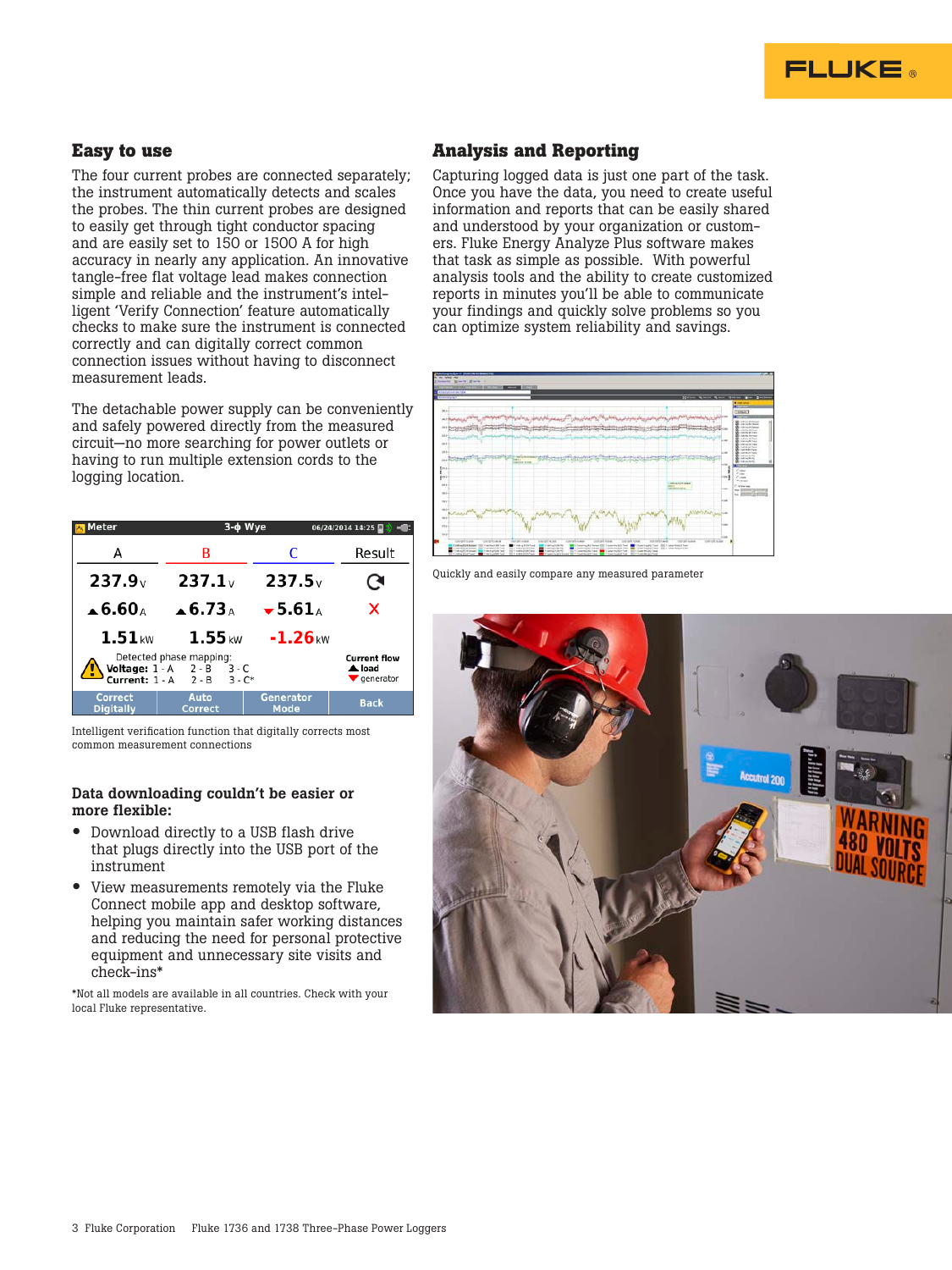

# **Specifications**

| <b>Accuracy</b>               |                     |                         |                                   |                                                                                                  |  |  |
|-------------------------------|---------------------|-------------------------|-----------------------------------|--------------------------------------------------------------------------------------------------|--|--|
| <b>Parameter</b>              |                     | Range                   | <b>Max.</b> resolution            | Intrinsic accuracy at reference conditions<br>(% of reading $+$ % of full scale)                 |  |  |
| Voltage                       |                     | 1000 V                  | 0.1V                              | $\pm$ (0.2 % + 0.01 %)                                                                           |  |  |
|                               | i17xx-flex 1500 12" | 150 A<br>1500 A         | 0.1 A<br>1 A                      | $\pm$ (1 % + 0.02 %)<br>$\pm$ (1 % + 0.02 %)                                                     |  |  |
| Current                       | i17xx-flex 3000 24" | 300 A<br>3000 A         | 1A<br>10A                         | $\pm$ (1 % + 0.03 %)<br>$\pm$ (1 % + 0.03 %)                                                     |  |  |
|                               | i17xx-flex 6000 36" | 600 A<br>6000 A         |                                   | $\pm$ (1.5 % + 0.03 %)<br>$\pm$ (1.5 % + 0.03 %)                                                 |  |  |
|                               | i40s-EL clamp       | 4 A<br>40 A             | $1 \text{ mA}$<br>$10 \text{ mA}$ | $\pm$ (0.7% + 0.02 %)<br>$\pm$ (0.7% + 0.02 %)                                                   |  |  |
| Frequency                     |                     | 42.5 Hz to 69 Hz        | $0.01$ Hz                         | $\pm$ (0.1 %)                                                                                    |  |  |
| Aux input                     |                     | $± 10$ V dc             | $0.1$ mV                          | $\pm$ (0.2 % + 0.02 %)                                                                           |  |  |
| Voltage min/max               |                     | 1000 V                  | 0.1V                              | $\pm$ (1 % + 0.1 %)                                                                              |  |  |
| Current $min/max$             |                     | defined by<br>accessory | defined by<br>accessory           | $\pm$ (5 % + 0.2 %)                                                                              |  |  |
| THD on voltage                |                     | 1000%                   | $0.1\%$                           | ± 0.5                                                                                            |  |  |
| THD on current                |                     | 1000%                   | $0.1\%$                           | ± 0.5                                                                                            |  |  |
| Voltage harmonics 2nd<br>50th |                     | 1000 V                  | 0.1 V                             | $\geq$ 10 V: $\pm$ 5% of reading<br>$< 10 V: \pm 0.5V$                                           |  |  |
| Current harmonics 2nd<br>50th |                     | defined by<br>accessory | defined by<br>accessory           | $\geq$ 3% of current range: $\pm$ 5% of reading<br>$<$ 3% of current range: $\pm$ 0.15% of range |  |  |
| Unbalance                     |                     | 100%                    | $0.1\%$                           | $+ 0.2$                                                                                          |  |  |

| Intrinsic uncertainty $\pm$ (% of reading + % of range) <sup>1</sup> |                       |                                  |                            |                                  |                   |  |
|----------------------------------------------------------------------|-----------------------|----------------------------------|----------------------------|----------------------------------|-------------------|--|
| <b>Parameter</b>                                                     | Influence<br>quantity | iFlex1500-12<br>150A/1500A       | iFlex3000-24<br>300A/3000A | <b>iFlex6000-36</b><br>600/6000A | i40s-EL<br>4A/40A |  |
| Active Power P<br>Active Energy $E_a$                                | $PF \geq 0.99$        | $1.2\% + 0.005\%$                | $1.2\% +$<br>$0.0075\%$    | $1.7\% +$<br>$0.0075\%$          | $1.2\% + 0.005\%$ |  |
| Apparent Power S<br>Apparent Energy $E_{an}$                         | $0 \leq PF \leq 1$    | $1.2\% + 0.005\%$                | $1.2\% +$<br>$0.0075\%$    | $1.7\% +$<br>$0.0075\%$          | $1.2\% + 0.005\%$ |  |
| Reactive Power 0<br>Reactive Energy E.                               | $0 \leq PF \leq 1$    | 2.5 % of measured apparent power |                            |                                  |                   |  |
| Power Factor PF<br>Displacement Power<br>FactorDPF/coso              |                       | ± 0.025                          |                            |                                  |                   |  |
| Additional uncertainty<br>in % of range <sup>1</sup>                 | $V_{p_{-N}} > 250 V$  | $0.015\%$                        | $0.0225\%$                 | $0.0225\%$                       | $0.015\%$         |  |

 ${}^{1}$ Range = 1000 V x Irange

Reference conditions:

• Environmental: 23 °C ± 5 °C, instrument operating for at least 30 minutes, no external electrical/magnetic field, RH <65 %

- Input conditions: Cosϕ/PF=1, Sinusoidal signal f=50 Hz/60 Hz, power supply 120 V/230 V ±10 %.
- Current and power specifications: Input voltage 1 ph: 120 V/230 V or 3 ph wye/delta: 230 V/400 V Input current: I > 10 % of Irange

• Primary conductor of clamps or Rogowski coil in center position

• Temperature coefficient: Add 0.1 x specified accuracy for each degree C above 28 °C or below 18 °C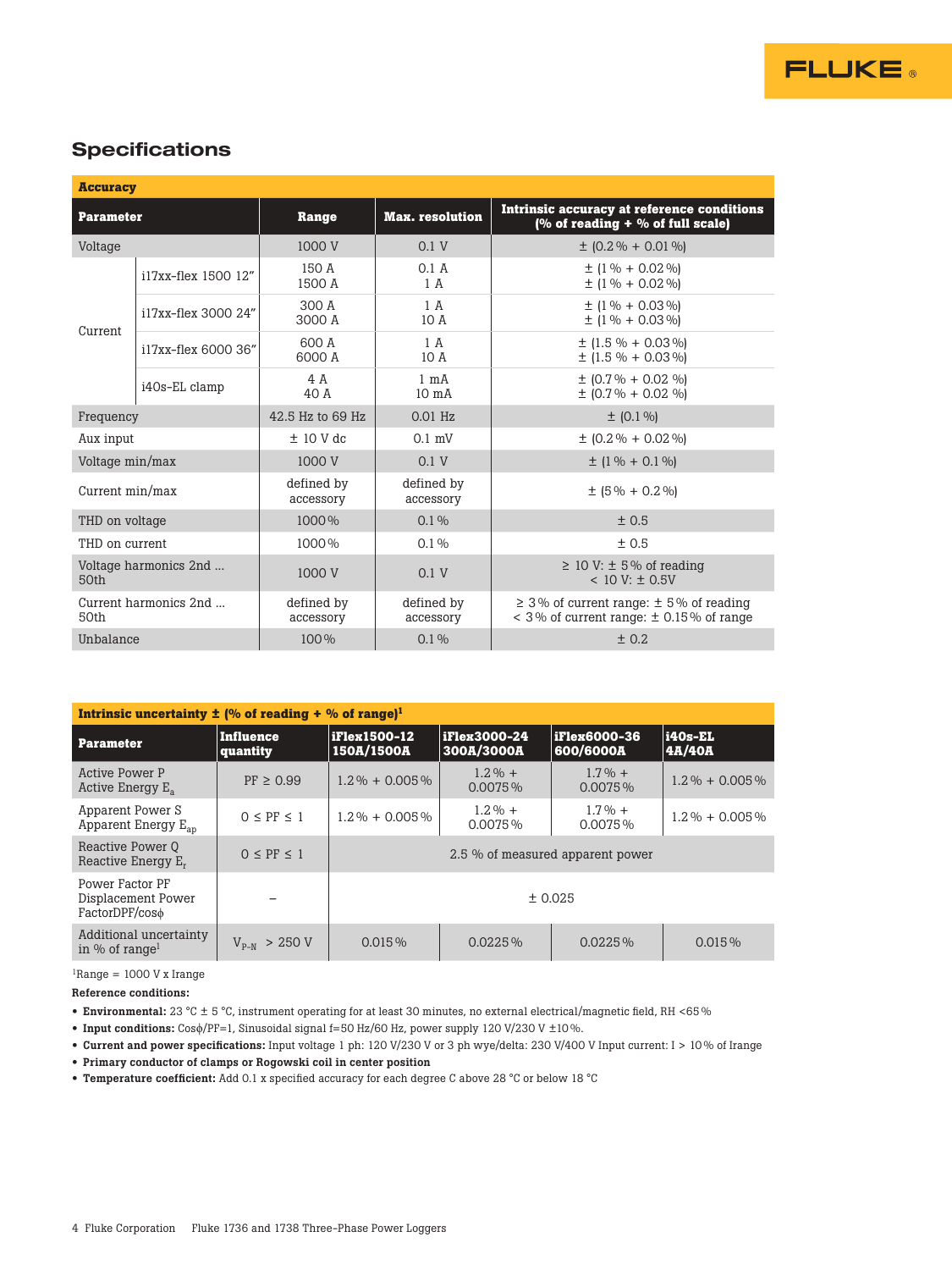

| <b>Electrical specifications</b>           |                                                                                                                                                                                                               |  |  |  |  |
|--------------------------------------------|---------------------------------------------------------------------------------------------------------------------------------------------------------------------------------------------------------------|--|--|--|--|
| <b>Power supply</b>                        |                                                                                                                                                                                                               |  |  |  |  |
| Voltage range                              | 100 V to 500 V using safety plug input when powering from the<br>measurement circuit                                                                                                                          |  |  |  |  |
|                                            | 100 V to 240 V using standard power cord (IEC 60320 C7)                                                                                                                                                       |  |  |  |  |
| Power consumption                          | Maximum 50 VA (max. 15 VA when powered using IEC 60320 input)                                                                                                                                                 |  |  |  |  |
| Efficiency                                 | $\geq 68.2\%$ (in accordance with energy efficiency regulations)                                                                                                                                              |  |  |  |  |
| Maximum no-load consumption                | < 0.3 W only when powered using IEC 60320 input                                                                                                                                                               |  |  |  |  |
| Mains power frequency                      | 50/60 Hz ± 15%                                                                                                                                                                                                |  |  |  |  |
| <b>Battery</b>                             | Li-ion 3.7 V, 9.25 Wh, customer-replaceable                                                                                                                                                                   |  |  |  |  |
| On-battery runtime                         | Four hours in standard operating mode, up to 5.5 hours in power saving mode                                                                                                                                   |  |  |  |  |
| Charging time                              | < 6 hours                                                                                                                                                                                                     |  |  |  |  |
| <b>Data acquisition</b>                    |                                                                                                                                                                                                               |  |  |  |  |
| Resolution                                 | 16-bit synchronous sampling                                                                                                                                                                                   |  |  |  |  |
| Sampling frequency                         | 10.24 kHz at 50/60 Hz, synchronized to mains frequency                                                                                                                                                        |  |  |  |  |
| Input signal frequency                     | 50/60 Hz (42.5 to 69 Hz)                                                                                                                                                                                      |  |  |  |  |
| Circuit types                              | $1-\phi$ , $1-\phi$ IT, split phase, $3-\phi$ delta, $3-\phi$ wye, $3-\phi$ wye IT, $3-\phi$ wye balanced, $3-\phi$<br>Aron/Blondel (2-element delta), 3- $\phi$ delta open leg, currents only (load studies) |  |  |  |  |
| Data storage                               | Internal flash memory (not user replaceable)                                                                                                                                                                  |  |  |  |  |
| Memory size                                | Typical 10 logging sessions of 8 weeks with 1-minute intervals and 500 events <sup>1</sup>                                                                                                                    |  |  |  |  |
| <b>Basic interval</b>                      |                                                                                                                                                                                                               |  |  |  |  |
| Measured parameters                        | Voltage, current, aux, frequency, THD V, THD A, power, power factor, fundamental<br>power, DPF, energy                                                                                                        |  |  |  |  |
| Averaging interval                         | User selectable: 1 sec, 5 sec, 10 sec, 30 sec, 1 min, 5 min, 10 min, 15 min, 30 min                                                                                                                           |  |  |  |  |
| Averaging time min/max values              | Voltage, Current: Full cycle RMS updated every half cycle (URMS1/2 according to<br>IEC61000-4-30<br>Aux, Power: 200ms                                                                                         |  |  |  |  |
| <b>Demand Interval (Energy Meter Mode)</b> |                                                                                                                                                                                                               |  |  |  |  |
| Measured parameters                        | Energy (Wh, varh, VAh), PF, maximum demand, cost of energy                                                                                                                                                    |  |  |  |  |
| Interval                                   | User selectable: 5 min, 10 min, 15 min, 20 min, 30 min, off                                                                                                                                                   |  |  |  |  |
| <b>Power quality measurements</b>          |                                                                                                                                                                                                               |  |  |  |  |
| Measured parameter                         | Voltage, frequency, unbalance, voltage harmonics, THD V, current, harmonics, THD<br>A. TDD                                                                                                                    |  |  |  |  |
| Averaging interval                         | $10 \text{ min}$                                                                                                                                                                                              |  |  |  |  |
| Individual harmonics                       | 2nd 50th harmonic                                                                                                                                                                                             |  |  |  |  |
| Total harmonic distortion                  | Calculated on 50 harmonics                                                                                                                                                                                    |  |  |  |  |
| Events                                     | Voltage: dips, swells, interruptions, current: inrush current                                                                                                                                                 |  |  |  |  |
| Triggered recordings                       | Full cycle RMS updated every half cycle of voltage and current (Urms1/2 according<br>to IEC61000-4-30)<br>Waveform of voltage and current                                                                     |  |  |  |  |

 $^{\rm l}{\rm The}$  number of possible logging sessions and logging period depends on user requirements.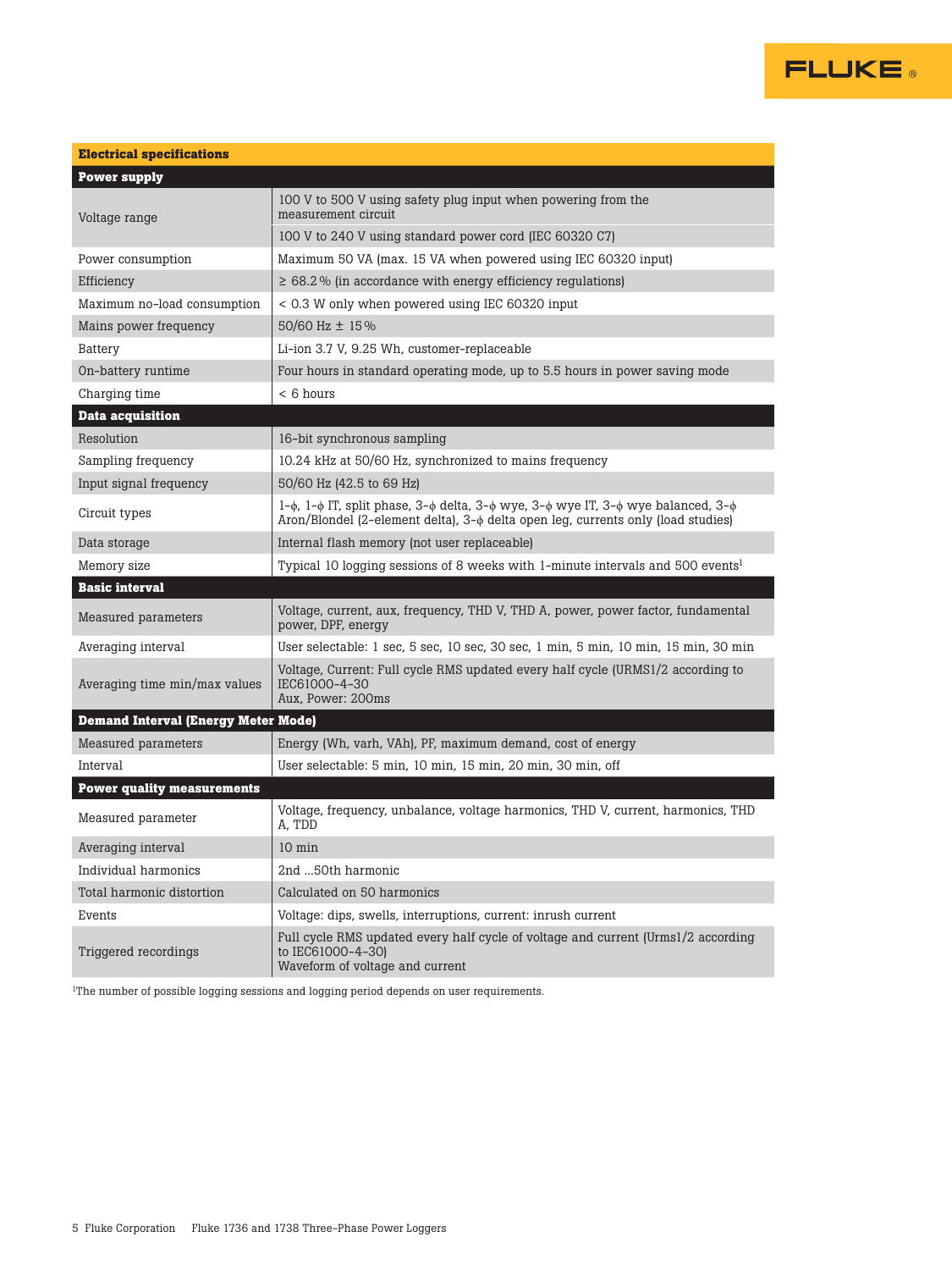

| <b>Electrical specifications cont.</b> |                                                                                                                                |
|----------------------------------------|--------------------------------------------------------------------------------------------------------------------------------|
| <b>Standards Compliance</b>            |                                                                                                                                |
| Harmonics                              | IEC 61000-4-7: Class 1<br>IEEE 519 (short time harmonics)                                                                      |
| Power quality                          | IEC 61000-4-30 Class S, IEC62586-1 (PQI-S device)                                                                              |
| Power                                  | <b>IEEE 1459</b>                                                                                                               |
| Power quality compliance               | EN50160 (for measured parameters)                                                                                              |
| <b>Interfaces</b>                      |                                                                                                                                |
| USB-A                                  | File transfer via USB flash drive, firmware updates, max. supply current: 120 mA                                               |
| WiFi                                   | File transfer and remote control via direct connection or WiFi infrastructure                                                  |
| Bluetooth                              | Read auxiliary measurement data from Fluke Connect <sup>®</sup> 3000 series modules<br>(requires 1738, or 1736 upgrade option) |
| USB-mini                               | Data download device to PC                                                                                                     |
| <b>Voltage inputs</b>                  |                                                                                                                                |
| Number of inputs                       | 4 (3 phases and neutral)                                                                                                       |
| Maximum input voltage                  | 1000 Vrms. CF 1.7                                                                                                              |
| Input impedance                        | $10 \text{ M}\Omega$                                                                                                           |
| Bandwidth                              | $42.5$ Hz $-3.5$ kHz                                                                                                           |
| Scaling                                | 1:1 and variable                                                                                                               |
| Measurement category                   | 1000 V CAT III/600 V CAT IV                                                                                                    |
|                                        |                                                                                                                                |
| <b>Current inputs</b>                  |                                                                                                                                |
| Number of inputs                       | 4, mode selected automatically for attached sensor                                                                             |
| Input voltage                          | Clamp input: 500 mVrms/50 mVrms; CF 2.8                                                                                        |
| Rogowski coil input                    | 150 mVrms/15 mVrms at 50 Hz, 180 mVrms/18 mVrms at 60 Hz; CF 4; all at nominal<br>probe range                                  |
|                                        | 1 A to 150 A/10 A to 1500 A with thin flexible current probe i17XX-flex1500 12"                                                |
|                                        | 3 A to 300 A/30 A to 3000 A with thin flexible current probe i17XX-flex3000 24"                                                |
| Range                                  | 6 A to 600 A/60 A to 6000 A with thin flexible current probe i17XX-flex6000 36"                                                |
|                                        | 40 mA to 4 A/0.4 A to 40 A with 40 A clamp i40s-EL                                                                             |
| Bandwidth                              | $42.5$ Hz - $3.5$ kHz                                                                                                          |
| Scaling                                | 1:1 and variable                                                                                                               |
| <b>Auxiliary inputs</b>                |                                                                                                                                |
| Number of inputs                       | $\overline{2}$                                                                                                                 |
| Input range                            | 0 to $\pm$ 10 V dc, 1 reading/s                                                                                                |
| Scale factor                           | Format: $mx + b$ (gain and offset) user configurable                                                                           |
| Displayed units                        | User configurable (7 characters, for example, °C, psi, or m/s)                                                                 |
| <b>Wireless connection</b>             |                                                                                                                                |
| Number of inputs                       | $\overline{2}$                                                                                                                 |
| Supported modules                      | Fluke Connect® 3000 series                                                                                                     |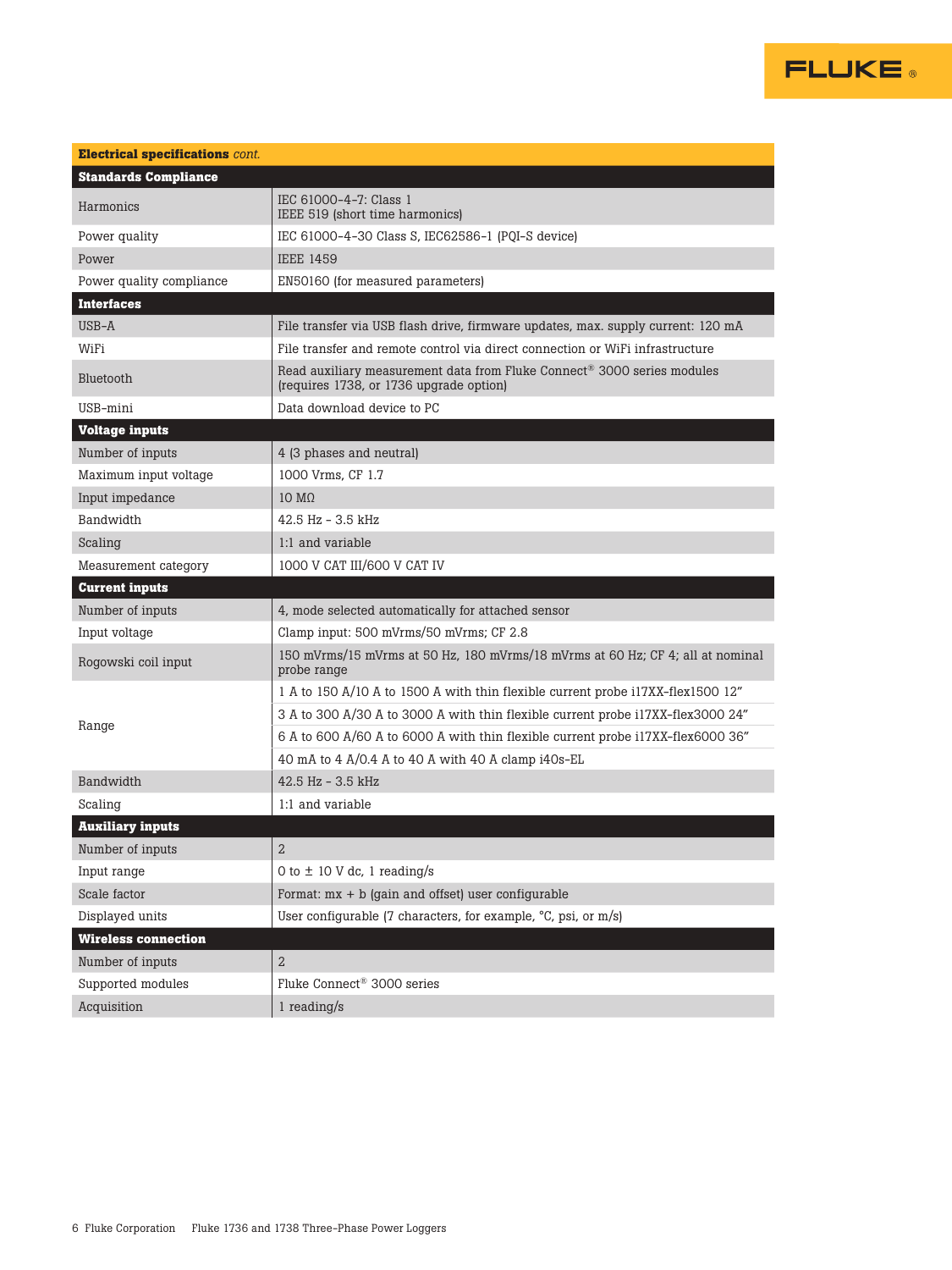| <b>Environmental specifications</b>    |                                                                                                                                                                                                                                                                       |  |  |  |  |
|----------------------------------------|-----------------------------------------------------------------------------------------------------------------------------------------------------------------------------------------------------------------------------------------------------------------------|--|--|--|--|
| Operating temperature                  | $-10$ °C to $+50$ °C (14 °F to 122 °F)                                                                                                                                                                                                                                |  |  |  |  |
| Storage temperature                    | -20 °C to +60 °C (-4 °F to 140 °F), with battery: -20 °C to +50 °C (-4 °F to 122 °F)                                                                                                                                                                                  |  |  |  |  |
| Operating humidity                     | 10 °C to 30 °C (50 °F to 86 °F) max. 95 % RH<br>30 °C to 40 °C (86 °F to 104 °F) max. 75 % RH<br>40 °C to 50 °C (104 °F to 122 °F) max. 45 % RH                                                                                                                       |  |  |  |  |
| Operating altitude                     | 2000 m (up to 4000 m derate to 1000 V CAT II/600 V CAT III/300 V CAT IV)                                                                                                                                                                                              |  |  |  |  |
| Storage altitude                       | 12.000 m                                                                                                                                                                                                                                                              |  |  |  |  |
| Enclosure                              | IP50 in accordance with EN60529                                                                                                                                                                                                                                       |  |  |  |  |
| Vibration                              | MIL-T-28800E, Type 3, Class III, Style B                                                                                                                                                                                                                              |  |  |  |  |
| Safety                                 | IEC 61010-1<br>IEC Mains Input: Overvoltage Category II, Pollution Degree 2<br>Voltage Terminals: Overvoltage Category IV, Pollution Degree 2                                                                                                                         |  |  |  |  |
|                                        | IEC 61010-2-031: CAT IV 600 V / CAT III 1000 V                                                                                                                                                                                                                        |  |  |  |  |
|                                        | EN 61326-1: Industrial CISPR 11: Group 1, Class A                                                                                                                                                                                                                     |  |  |  |  |
| Electromagnetic compatibility<br>(EMC) | Korea (KCC): Class A Equipment (industrial broadcasting and<br>communication equipment)                                                                                                                                                                               |  |  |  |  |
|                                        | USA (FCC): 47 CFR 15 subpart B. This product is considered an exempt device per<br>clause 15.103                                                                                                                                                                      |  |  |  |  |
| Temperature coefficient                | 0.1 x accuracy specification/ $\degree$ C                                                                                                                                                                                                                             |  |  |  |  |
| <b>General specifications</b>          |                                                                                                                                                                                                                                                                       |  |  |  |  |
| Color LCD display                      | 4.3-inch active matrix TFT, 480 pixels x 272 pixels, resistive touch panel                                                                                                                                                                                            |  |  |  |  |
| Warranty                               | Instrument and power supply: Two-years (battery not included)<br>Accessories: one-year<br>Calibration cycle: two-years                                                                                                                                                |  |  |  |  |
| Dimensions                             | Instrument: 19.8 cm x 16.7 cm x 5.5 cm (7.8 in x 6.6 in x 2.2 in)<br>Power supply: 13.0 cm x 13.0 cm x 4.5 cm (5.1 in x 5.1 in x 1.8 in)<br>Instrument with power supply attached: 19.8 cm x 16.7 cm x 9 cm<br>$(7.8 \text{ in } x 6.6 \text{ in } x 3.5 \text{ in})$ |  |  |  |  |
| Weight                                 | Instrument: $1.1 \text{ kg}$ (2.5 lb)<br>Power supply: $400q$ (0.9 lb)                                                                                                                                                                                                |  |  |  |  |
| Tamper protection                      | Kensington lock slot                                                                                                                                                                                                                                                  |  |  |  |  |

**FLUKE**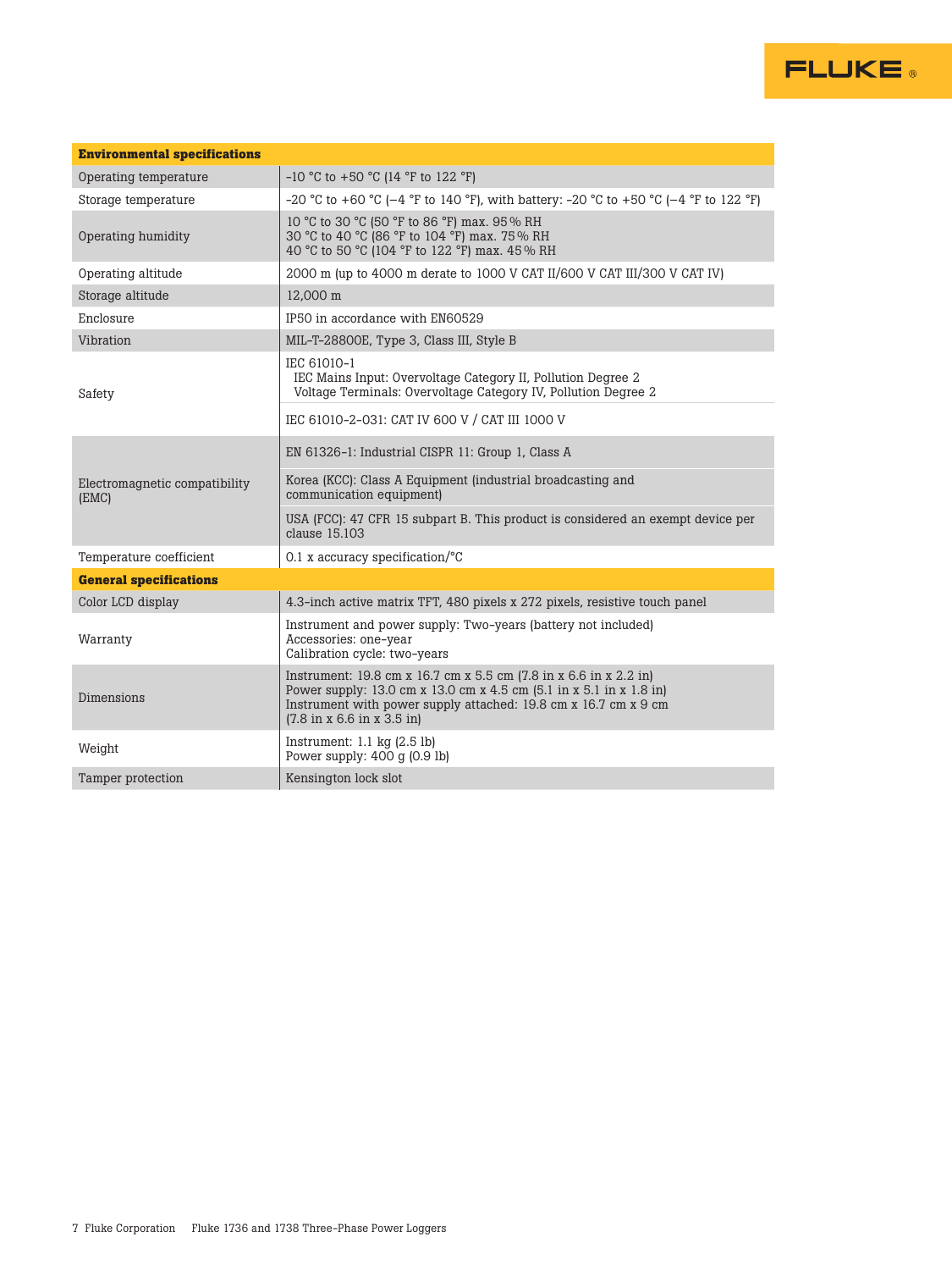

| i17xx-flex 1500 12" Flexible Current Probe specifications |                                                                                                           |  |  |  |  |
|-----------------------------------------------------------|-----------------------------------------------------------------------------------------------------------|--|--|--|--|
| Measuring range                                           | 1 to 150 A ac/10 to 1500 A ac                                                                             |  |  |  |  |
| Nondestructive current                                    | 100 kA (50/60 Hz)                                                                                         |  |  |  |  |
| Intrinsic error at reference condition*                   | $\pm$ 0.7 % of reading                                                                                    |  |  |  |  |
| $Accuracy 173x + iFlex$                                   | $\pm$ (1% of reading + 0.02% of range)                                                                    |  |  |  |  |
| Temperature coefficient over operating temperature range  | 0.05% of reading/ $\degree$ C 0.09% of reading/ $\degree$ F                                               |  |  |  |  |
| Working voltage                                           | 1000 V CAT III, 600 V CAT IV                                                                              |  |  |  |  |
| Probe cable length                                        | 305 mm (12 in)                                                                                            |  |  |  |  |
| Probe cable diameter                                      | $7.5$ mm $(0.3$ in)                                                                                       |  |  |  |  |
| Minimum bending radius                                    | 38 mm (1.5 in)                                                                                            |  |  |  |  |
| Output cable length                                       | $2 \text{ m}$ (6.6 ft)                                                                                    |  |  |  |  |
| Weight                                                    | 115 <sub>g</sub>                                                                                          |  |  |  |  |
| Probe cable material                                      | TPR                                                                                                       |  |  |  |  |
| Coupling material                                         | $POM + ABS/PC$                                                                                            |  |  |  |  |
| Output cable                                              | TPR/PVC                                                                                                   |  |  |  |  |
| Operating temperature                                     | -20 °C to +70 °C (-4 °F to 158 °F) temperature of<br>conductor under test shall not exceed 80 °C (176 °F) |  |  |  |  |
| Temperature, non-operating                                | $-40$ °C to $+80$ °C (-40 °F to 176 °F)                                                                   |  |  |  |  |
| Relative humidity, operating                              | 15% to 85% non-condensing                                                                                 |  |  |  |  |
| IP rating                                                 | IEC 60529:IP50                                                                                            |  |  |  |  |
| Warranty                                                  | One-year                                                                                                  |  |  |  |  |

\* Reference condition:

• Environmental: 23 °C  $\pm$  5 °C, no external electrical/magnetic field, RH 65 %

 • Primary conductor in center position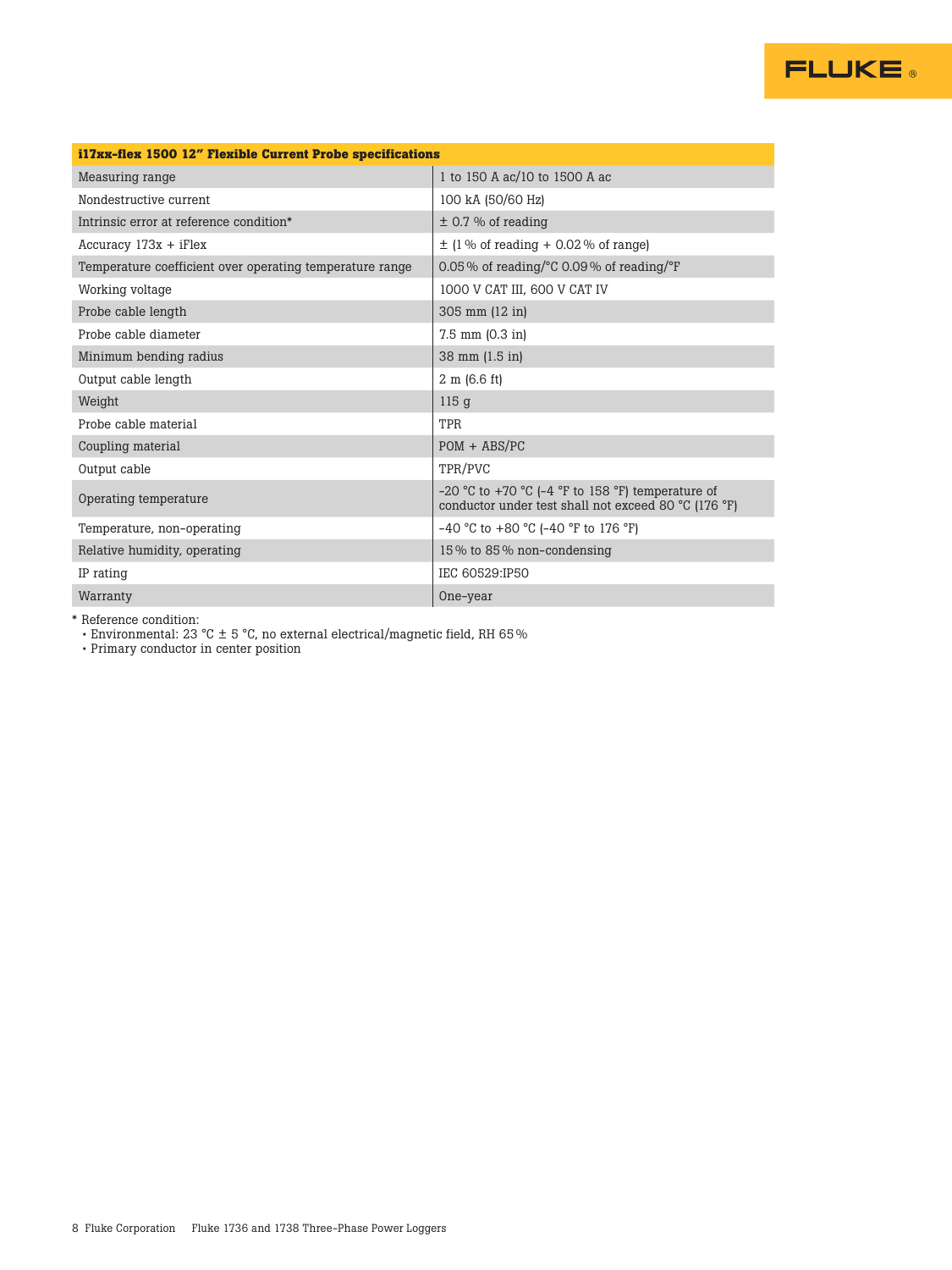

# Model features

|                                                                  | 1736 Power Logger             |                                  |                                   | <b>1738 Power Logger</b>            |                                                   |                                                        |  |
|------------------------------------------------------------------|-------------------------------|----------------------------------|-----------------------------------|-------------------------------------|---------------------------------------------------|--------------------------------------------------------|--|
|                                                                  | <b>FLUKE-</b><br>1736/B       | <b>FLUKE-1736/</b><br><b>EUS</b> | <b>FLUKE-1736/</b><br><b>INTL</b> | <b>FLUKE-</b><br>1738/B             | <b>FLUKE-1738/</b><br><b>EUS</b>                  | <b>FLUKE-1738/</b><br><b>INTL</b>                      |  |
| Model                                                            | Power logger<br>basic version | Power logger<br>(EU and US)      | Power logger<br>(International)   | Power logger<br>advanced<br>version | Power logger<br>advance<br>version (EU<br>and US) | Power logger<br>advanced<br>version<br>(International) |  |
| <b>Functions</b>                                                 |                               |                                  |                                   |                                     |                                                   |                                                        |  |
| PQ Health (EN50160 analysis)                                     | Opt.                          | Opt.                             | Opt.                              | $\bullet$                           | $\bullet$                                         | $\bullet$                                              |  |
| IEEE 519 reporting                                               | Opt.                          | Opt.                             | Opt.                              | Opt.                                | Opt.                                              | Opt.                                                   |  |
| Fluke Connect <sup>®</sup> module support<br>(up to 2 modules**) | Opt.                          | Opt.                             | Opt.                              | $\bullet$                           | $\bullet$                                         | $\bullet$                                              |  |
| <b>Recording</b>                                                 |                               |                                  |                                   |                                     |                                                   |                                                        |  |
| Trend                                                            | $\bullet$                     | $\bullet$                        | $\bullet$                         | $\bullet$                           | $\bullet$                                         | $\bullet$                                              |  |
| Waveform Snapshots + RMS profile                                 | Opt.                          | Opt.                             | Opt.                              | $\bullet$                           | $\bullet$                                         | $\bullet$                                              |  |
| <b>Communication</b>                                             |                               |                                  |                                   |                                     |                                                   |                                                        |  |
| USB (mini B)                                                     | $\bullet$                     | $\bullet$                        | $\bullet$                         | $\bullet$                           | $\bullet$                                         | $\bullet$                                              |  |
| WiFi download of instrument data                                 |                               | $\bullet$                        | Opt.                              | $\bullet$                           | $\bullet$                                         | Opt.                                                   |  |
| WiFi download via WiFi access point<br>(requires registration)** | Opt.                          | Opt.                             | Opt.                              | Opt.                                | Opt.                                              | Opt.                                                   |  |
| <b>Included Accessories</b>                                      |                               |                                  |                                   |                                     |                                                   |                                                        |  |
| WiFi only adapter**                                              | $\overline{\phantom{a}}$      | $\bullet$                        | $\overline{\phantom{0}}$          | $\qquad \qquad -$                   | -                                                 | $\overline{\phantom{0}}$                               |  |
| WiFi and BLE adapter**                                           | Opt.                          | Opt.                             | Opt.                              | Opt.                                | $\bullet$                                         | Opt.                                                   |  |
| USB flash drive (4GB)                                            | $\bullet$                     | $\bullet$                        | $\bullet$                         | $\bullet$                           | $\bullet$                                         | $\bullet$                                              |  |
| USB Cable                                                        | $\bullet$                     | $\bullet$                        | $\bullet$                         | $\bullet$                           | $\bullet$                                         | $\bullet$                                              |  |
| 3PHVL-173 Flat Cable                                             | $\bullet$                     | $\bullet$                        | $\bullet$                         | $\bullet$                           | $\bullet$                                         | $\bullet$                                              |  |
| 1x red. 1x black 0.1m cable                                      |                               | $\bullet$                        | $\bullet$                         | $\bullet$                           | $\bullet$                                         |                                                        |  |
| 1x red, 1x black 1.5m lead                                       | $\bullet$                     | $\bullet$                        | $\bullet$                         | $\bullet$                           | $\bullet$                                         | $\bullet$                                              |  |
| Alligator clips                                                  | 4                             | 4                                | 4                                 | 4                                   | 4                                                 | 4                                                      |  |
| C173x Soft Case                                                  | $\bullet$                     | $\bullet$                        | $\bullet$                         | $\bullet$                           | $\bullet$                                         | $\bullet$                                              |  |
| Color Coding set                                                 | $\bullet$                     | $\bullet$                        | $\bullet$                         | $\bullet$                           | $\bullet$                                         | $\bullet$                                              |  |
| 173x-Hanger kit                                                  | Opt.                          | Opt.                             | Opt.                              | $\bullet$                           | $\bullet$                                         | $\bullet$                                              |  |
| MP1-Magnet Probe                                                 | Opt.                          | Opt.                             | Opt.                              | 4                                   | 4                                                 | 4                                                      |  |
| i173X-flex1500 12"                                               | Opt.                          | $\overline{4}$                   | $\overline{4}$                    | Opt.                                | 4                                                 | 4                                                      |  |
| Line cord                                                        | EU, UK,<br>US, AU, BR         | EU, US, UK                       | EU, UK,<br>US, AU, BR             | EU, UK,<br>US, AU, BR               | EU, US, UK                                        | EU, UK,<br>US, AU, BR                                  |  |
| <b>Compatible Optional Accessories</b>                           |                               |                                  |                                   |                                     |                                                   |                                                        |  |
| 173X- AUX analog adapter                                         | $\bullet$                     | $\bullet$                        | $\bullet$                         | $\bullet$                           | $\bullet$                                         | $\bullet$                                              |  |
| i17XX-flex1500 12" Current Probe                                 | $\bullet$                     | $\bullet$                        | $\bullet$                         | $\bullet$                           | ٠                                                 |                                                        |  |
| i17XX-flex3000 24" Current Probe                                 | $\bullet$                     | $\bullet$                        | $\bullet$                         | $\bullet$                           | $\bullet$                                         |                                                        |  |
| i17XX-flex6000 36" Current Probe                                 | $\bullet$                     | $\bullet$                        | $\bullet$                         | $\bullet$                           | $\bullet$                                         | ٠                                                      |  |
| i40s-EL Current Clamp                                            | $\bullet$                     | $\bullet$                        | $\bullet$                         | $\bullet$                           | $\bullet$                                         |                                                        |  |
| IEEE 519 reporting opt                                           | $\bullet$                     | $\bullet$                        | $\bullet$                         | $\bullet$                           | $\bullet$                                         | $\bullet$                                              |  |
| 1736 to 1738 upgrade<br>(1736/UPGRADE)                           | $\bullet$                     |                                  | $\bullet$                         | -                                   | -                                                 |                                                        |  |

\* Modules not included

\*\* Not all models are available in all countries. Check with your local Fluke representative.